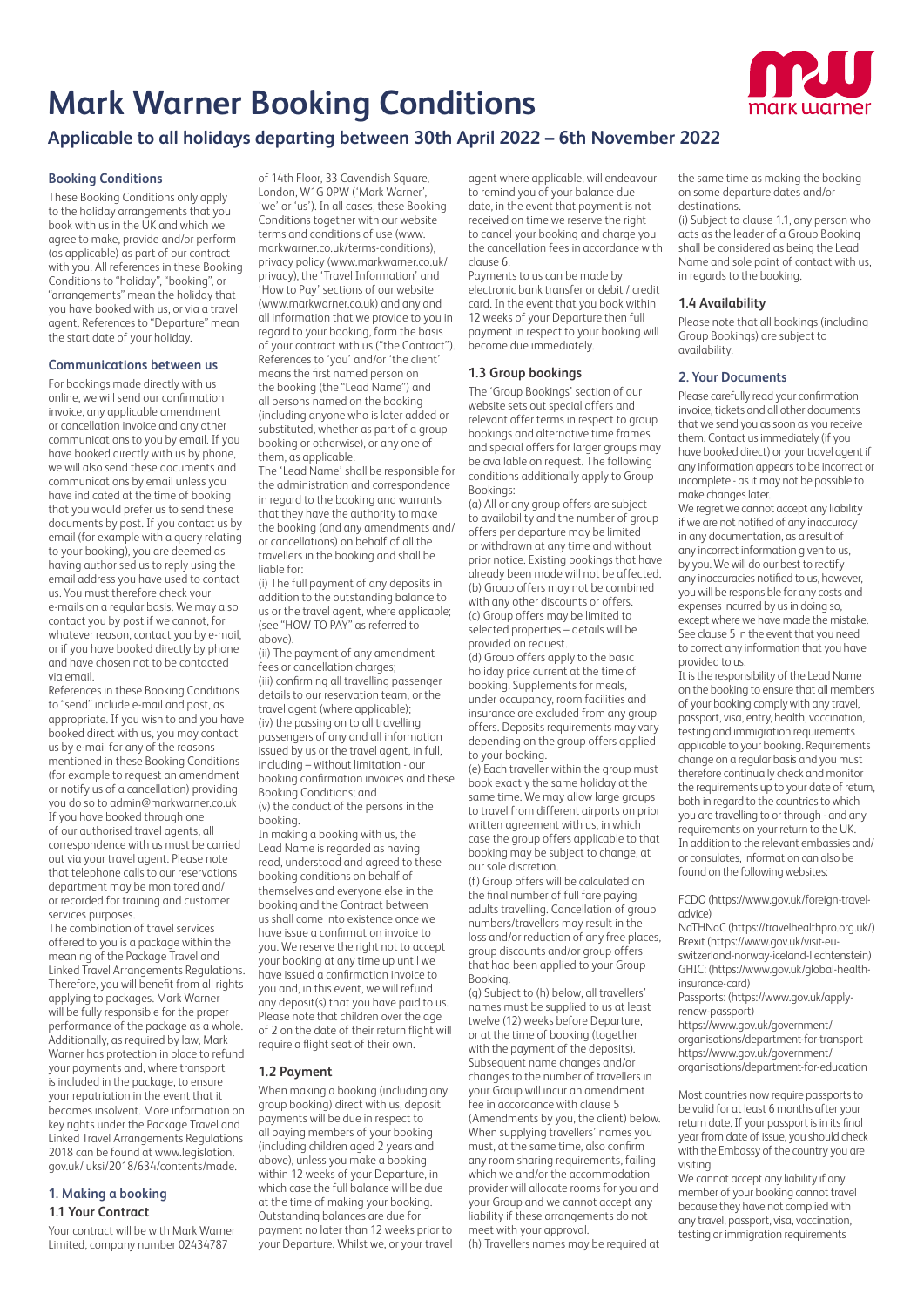

or are not in possession of necessary travel documentation (including, without limitation, vaccination certificates testing kits and any other required documentation) and/or are refused entry onto any transport, or into any country. You agree to reimburse us in relation to any costs, expenses, fines or other losses which we incur as a result of your failure to comply with any such requirements.

# **3. Medical conditions, disabilities and reduced mobility**

If you have any medical condition, disabilities or have any reduced mobility which may affect your holiday (including any which may affect the booking process), please inform us in writing (if you are booking direct) or your travel agent at the time of, or before you confirm your booking with us, so that we can advise as to the suitability of you chosen arrangements and, if applicable, assist you with making your booking. If you wish to book online you should email or telephone us with these details prior to making your booking online. You must also promptly notify us of any changes that may occur after booking but prior to departure. If we reasonably feel unable to properly accommodate the particular needs of the person concerned, we must reserve the right to inform you of this.

# **4. Accuracy, prices and surcharges**

We endeavour to ensure that all the information and prices on our website are accurate, however, occasionally changes and errors occur and we reserve the right to correct prices and other details in any such circumstances and at any time. You must check the current price and all other details relating to the travel arrangements that you wish to book before you make your booking. We will not be liable for booking errors which are attributable to you and, should you subsequently need to amend a booking that we have confirmed, amendment charges shall apply. If a price on our booking confirmation or website is obviously incorrect, a booking made on that price will not be valid and we reserve the right to cancel the booking, unless you wish to pay the correct price. We reserve the right to amend the price of any unsold travel arrangements at any time.

We are able to change the price of your booking after you have booked as a result of changes: (i) in the price of the carriage of passengers resulting from changes to the cost of fuel or other power sources; (ii) in the level of taxes or fees imposed by third parties including tourist taxes, landing taxes or embarkation or disembarkation fees at ports and airports; or (iii) to exchange rates relevant to your booking. However, there will be no change to the price of your booking within 20 days of your departure. We will absorb (and you will not be charged for) any increase of 2% or less of your booking price and, conversely, we will not refund any decrease in booking price of 2% or less. You will be charged for any increase over 2% and, if the increase in price is more

than 8% of your booking price, you will have the option of (i) accepting the price difference and paying the additional amount due; or (ii) accepting a change to another booking if we are able to offer one (we will refund any price difference if the alternative is of a lower value); or (iii) cancelling your booking and receiving a full refund of all monies paid, except for any amendment charges. Should you decide to cancel you must do so within the time period shown on your final invoice and we will also provide a refund of any insurance premiums paid to us if you can show that you are unable to transfer or reuse your policy. Please note that travel arrangements are not always purchased in local currency and some apparent changes have little or no impact on the price of your booking, due to contractual arrangements and other protections in place.

Please note that special offers, discounts and other deals (including in respect to Group Bookings) which may become available after your booking has been confirmed cannot be applied retrospectively to your booking, once confirmed.

Local tourist taxes may be payable before or at the end of your stay and any such charges may vary by hotel and destination. Some resort taxes may also be age dependent and are subject to change from time to time. We will advise you of any such applicable taxes in the email that we send to you prior to your Departure.

#### **5. Amendments by you, the client**

If you wish to change any part of your booking after we have issued a confirmation invoice to you, the Lead Name on the booking must inform us as soon as possible. Where bookings have been made directly with us (including Group Bookings) any such amendment requests must be made by either telephoning the After Sales Department on 033 3305 7121 (who may also request confirmation in writing), or by e-mailing administration@ markwarner.co.uk. If you have booked through one of our authorised travel agents, any requests for amendments must be made through the travel agent. The effective date of any change shall be the date that we, or your travel agent, receive written notification from you. Whilst we will do our best to make the requested changes to your booking, it may not always be possible to do so.

If we are able to make the requested amendment we will charge an administration fee of £50, in addition to any further costs or charges that we incur (whether from our suppliers or otherwise) in making the changes to your booking. You should be aware that these costs could increase the closer to the departure date that changes are made and you should therefore contact us as soon as possible. Amendments may also result in the recalculation of the total holiday price and the loss of any previously applicable discounts or other special offers (including in relation to Group Bookings), if the amendment means the

conditions applicable to the previous calculation, or a discount or other offer, are no longer met (for example, because the number travelling has fallen below the minimum required), or the basis on which the price was calculated has changed (for example, because only one person is occupying a twin or double room).

Unless you are transferring your booking to another traveller, any changes made within 12 weeks of departure and/ or any change of holiday dates will be treated as a cancellation of the original booking by you, and cancellation charges will apply as shown in clause 6 (Cancellation by you, the client). However, if the amendment is to increase the number of persons booked, or to book a more expensive holiday (without any other changes being made to your original booking) no amendment fee or cancellation charges will apply (although you will of course have to pay any increase in the total holiday cost, including any additional flight costs and/ or flight amendment changes). No amendment fee or cancellation charges will apply for a name change, where the original holiday booking otherwise remains unchanged, unless flight tickets have been issued in which case,  $a \neq 50$ amendment fee shall be payable. It may not be possible to change certain elements of your booking (e.g. flights, transfers, excursions, upgrades, etc.) and, where you have requested for any of those elements to be changed, a cancellation charge of up to 100% for that element of your booking may be charged. For example, in order to make a flight change, the full cost of the flight(s) affected may need to be paid again by you, in addition to the amendment fee of £50. Where the amendment reduces the cost of the holiday and you have paid your full balance, we will refund any difference in the amount paid, minus the applicable amendment fee. In the event that the full balance has not been paid, we would adjust the holiday cost accordingly (and refunds would not be payable). Please also see clause 6 below.

#### **6. Cancellation by you, the client**

If you wish to cancel your booking after we have issued a confirmation invoice to you, the Lead Name on the booking must inform us as soon as possible. Where bookings have been made directly with us (including Group Bookings) any such cancellation requests must be made by either telephoning the After Sales Department on 033 3305 7121 (who may also request confirmation in writing), or by e-mailing administration@ markwarner.co.uk. If you have booked through one of our authorised travel agents, any requests for cancellation must be made through the travel agent. The effective date of any cancellation shall be the date that we, or your travel agent, receive written notification from you (acknowledgement of which will be provided by us).

In the event of cancellation the deposit and any amendment charges will be forfeited. If a booking is cancelled 12

weeks or less before your Departure the following cancellation fees, expressed as a percentage of the total holiday cost excluding amendment charges, will become immediately payable to us.

| Period before<br>departure when we<br>receive your<br>written cancellation | Cancellation<br>charge<br>per person<br>cancelling           |
|----------------------------------------------------------------------------|--------------------------------------------------------------|
| More than 84 days<br>84 to 64 days                                         | Loss of deposit<br>30% (or loss of<br>deposit if<br>greater) |
| 63 to 50 days                                                              | 50%                                                          |
| 49 to 29 days                                                              | 70%                                                          |
| 28 to 15 days                                                              | 90%                                                          |
| 14 days or less                                                            | 100%                                                         |

As stated in clause 5, cancellation charges for holidays which include scheduled flights and/ or pre-bookable extras may incur additional cancellation costs, so you will need to check with our Sales department, or our website, in advance.

Written confirmation of your cancellation will be issued to you within 14 days of us receiving your written cancellation notification. Contact us or your travel agent immediately if you do not receive this.

# **7. Transferring the booking**

If you are unable to travel for any reason or decide that you do not want to take the holiday, you may transfer the booking to another person, who satisfies all the conditions that apply to the booking, by the Lead Name giving us notice in writing as soon as possible and in any event no later than 7 days before your departure. Both the previous person in the booking and the person to whom the booking is being transferred to will be responsible for paying all costs and charges we incur in making the transfer (including those set out in clause 5). For flight inclusive bookings, most airlines do not permit name changes after tickets have been issued for any reason, therefore you may have to pay the full cost of an alternative flight (where available) if you wish to transfer a flight seat after your booking has been confirmed.

If the balance is due at the time the transfer is requested, this must also be paid before the transfer can be finalised.

#### **8. Alteration or Cancellation by Mark Warner**

Arrangements for the holidays featured on our website are made many months in advance. Occasionally, we have to make changes to confirmed bookings and, whilst we always endeavour to avoid this, it is a term of your Contract with us that we are able to do so at any time. Most changes will be minor and will be advised at the earliest possible date. Minor/insignificant changes include alteration of your outward/ return flights by less than 12 hours, changes to aircraft type, change of accommodation to another of the same or higher standard, changes to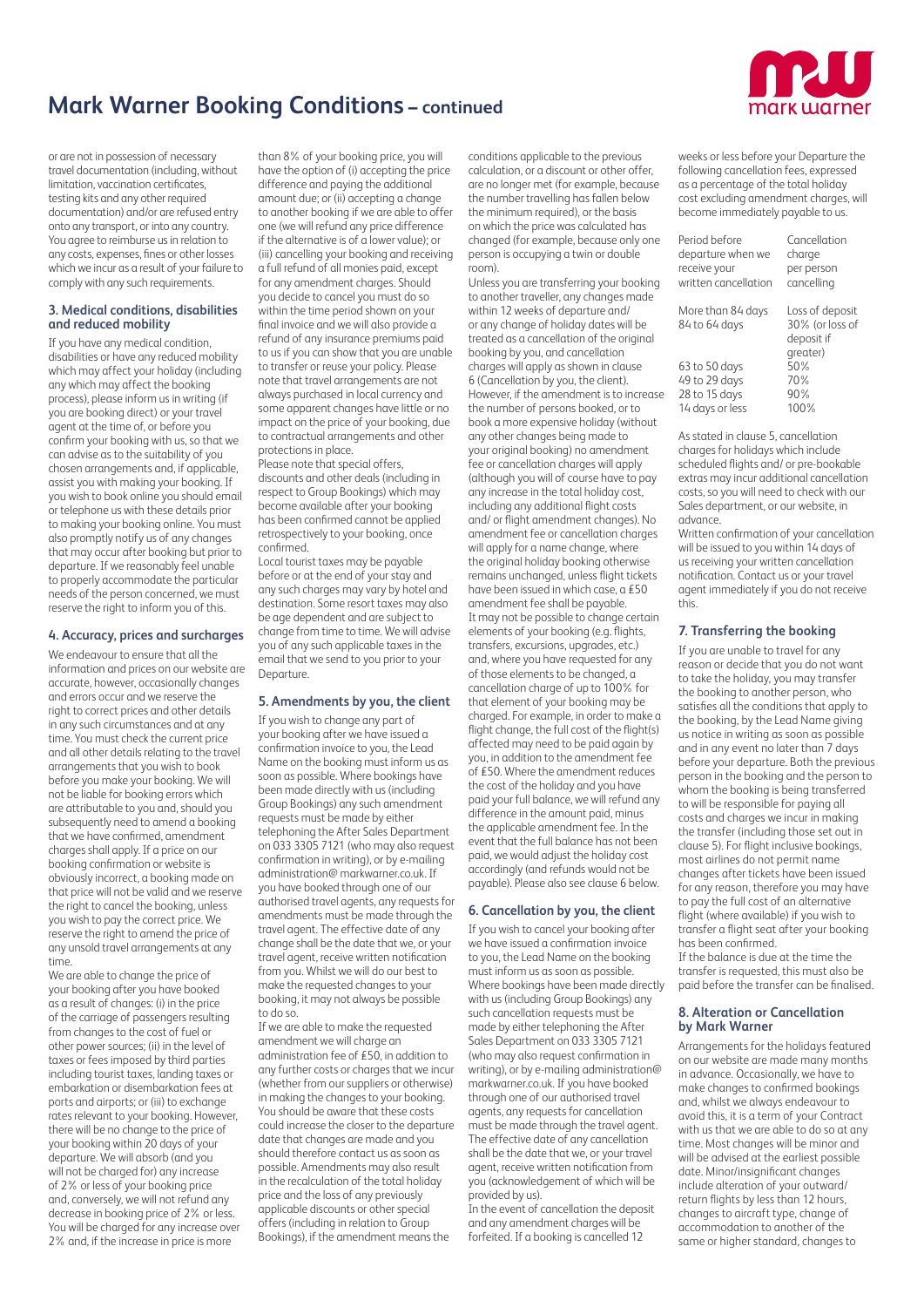

board basis, changes of carriers and any change to a London departure airport (including London City, London Gatwick, London Heathrow, London Luton, London Stansted and London Southend). In the event of a minor change, we shall not be liable to pay you any compensation, nor advise you in advance.

# **8.1 Significant Changes**

If we are constrained by circumstances beyond our control to significantly alter any of the main characteristics of the travel services that make up your booking we will advise you or your travel agent as soon as we reasonably can, if there is time before your departure. Significant changes may include:

• a change of your UK departure airport to one which, in our reasonable opinion, is more inconvenient for you. However, a change from one London airport to another will not be a significant change (London airports are Gatwick, Heathrow, Luton, Southend and Stansted)

• a change of scheduled UK departure time by 12 hours or more (not including flight delays)

• a change of accommodation for the whole or a substantial proportion of your holiday to an accommodation in a different resort and/or of a lower standard.

You will be given the choice of the following options: (a) accepting the changed

arrangements; or (b) accepting an alternative holiday from us, of a similar standard as originally booked (where we are able to offer one). If the alternative we offer you is less expensive, you will receive a price reduction. If it is more expensive, you will not be asked to pay any more; or (c) cancelling your booking with us if we are not able to offer an alternative that is sufficiently comparable, in which case you will receive a full refund of all monies that you have paid to us. We will tell you the procedure for making your choice. Please read any notification of changes carefully and respond promptly as if you do not respond to us

within the timescale given your booking may be cancelled. We will also pay compensation as

detailed below, in clause 8.2, except where the significant change is due to unavoidable and extraordinary circumstances, which means a situation beyond our control, the consequences of which could not have been avoided even if all reasonable measures had been taken.

# **8.2 Cancellation**

We reserve the right to cancel your booking but, on occasion we may have to for reasons due to unavoidable and extraordinary circumstances (a situation beyond our control, the consequences of which could not have been avoided even if all reasonable measures had been taken), or failure by you to pay the final balance, or because the minimum number required for the booking to go ahead has not been reached (this

information will be provided to you at the time of booking, along with the time limit for us to tell you if your booking has to be cancelled due to the required minimum numbers not being reached). If we have to cancel your booking before your Departure you can either accept an alternative holiday from us if we are able to offer one (we will refund any price difference if the alternative is of a lower value), or we will refund the money that you have paid to us. We will also pay you the compensation set out below, unless the cancellation is due to unavoidable and extraordinary circumstances, or you not paying your outstanding balance on time. Payment of any compensation in the event of a significant change or cancellation shall not apply to any 'Advance Registration(s)', or where we notify you of a change or cancellation more than 100 days prior to your scheduled Departure. No compensation is payable for children aged 2 or under at the date of return travel, or for any free child places. 50% of the compensation as set out below shall be payable for anyone who has paid a child price for their holiday.

| Period before departure<br>when we notify you<br>or your travel agent | Minimum<br>compensation<br>per person |
|-----------------------------------------------------------------------|---------------------------------------|
| More than 100 days                                                    | Nil                                   |
| $71 - 100$ days                                                       | €5                                    |
| $29 - 70$ days                                                        | £10                                   |
| $15 - 28$ days                                                        | £15                                   |
| 14 days or less                                                       | €25                                   |

# **9. Denied Boarding Regulations**

If your flight is cancelled or delayed, your flight ticket is downgraded or boarding is denied, depending on the circumstances, the airline may be required to pay you compensation, refund the cost of your flight and/or provide you with accommodation and/ or refreshments under EC Regulation 261/2004 - the Denied Boarding Regulations. The fact a delay may entitle you to cancel your flight does not automatically entitle you to cancel any other arrangements even where those arrangements have been made in conjunction with your flight.

#### **10. Unavoidable and extraordinary circumstances (Force Majeure)**

Except where otherwise expressly stated in these Booking Conditions, we regret we will not be liable for any damage, loss, costs or other expenses incurred by you - or pay you compensation where the performance or prompt performance of our obligations under our Contract with you is prevented, or affected by - or you otherwise suffer any damage, loss or expense of any nature - as a result of an event of unavoidable and extraordinary events ("Force Majeure').

In these Booking Conditions 'Force Majeure' means any event which we or the supplier of the service(s) in question could not, even with all due care, foresee or avoid. Such events are likely

to include, without limitation, (whether actual or threatened) war, civil unrest, riot, strife, industrial disputes, terrorist activity and/or its consequences or the threat of such activity, natural or nuclear disasters, chemical or biological disaster, fire, flood, epidemics and pandemics, health risks, infectious disease and government measures to combat such outbreaks; unforeseeable technical problems with transport, adverse weather conditions, volcanic eruption, airport, port or airspace closure restriction or congestion; flight or other travel restrictions imposed by any regulatory authority or other third party, the act of any government or other national or local authority or the act of any airport, port or river authorities, sanctions, unforeseen consequences of Brexit and all other events outside our or our supplier's control.

Very rarely, we may be forced to change or terminate your holiday after your Departure, but before the scheduled end of your holiday, as a result of unavoidable and extraordinary events. In this very unusual situation, we regret we cannot make any refunds (except where we are able to obtain refunds from our suppliers), or pay any compensation, or be responsible for any costs or expenses incurred by you as a result.

# **11. Travel**

Any change to the operating carrier(s) after your booking has been confirmed will be notified to you as soon as possible. We are not always in a position at the time of booking to confirm the flight timings which will be used in connection with your flight. The flight timings shown, on our website and/or detailed on your confirmation invoice are for guidance only and are subject to alteration and confirmation. Flight timings are outside our control. They are set by airlines and are subject to various factors including air traffic control restrictions, weather conditions, actual or potential technical problems and the ability of passengers to check in on time. Specific instructions relating to departure and travel arrangements, including latest timings, will be sent with your e-tickets approximately 7 – 10 days before departure. You must check your e-tickets very carefully, immediately on receipt, to ensure you have the correct flight times. It is possible that flight times may be changed even after e-tickets have been sent and we will contact you as soon as possible if this occurs. Any change in the identity of the carrier, flight timings, and/or aircraft type (if advised) will not entitle you to cancel or change your booking without paying the cancellation and amendment charges as set out in these Booking Conditions. In the unlikely event of a significant change to your confirmed overseas airport, we will of course arrange for you to be transported to and from the alternative airport without any additional cost to you. We cannot be held liable for any delays which are due to any of the

reasons set out in clause 13of these Booking Conditions (which includes the behaviour of any passenger(s) at the airport or on the flight who, for example, fails to check in or board on time). Notwithstanding the above, Mark Warner and the carrier will make all reasonable efforts as are practical to reduce the discomfort suffered by you as a result of any delay. Regulation (EC) No.2111/2005 establishes a list of air carriers which are subject to an operating ban within the European Community: https:// ec.europa.eu/transport/modes/air/ safety/air-ban\_en

# **12. Damage by and behaviour of you, the client**

All travellers are expected to conduct themselves in an orderly and acceptable manner and not to disrupt the enjoyment of other guests. If in our reasonable opinion or in the reasonable opinion of any other person in authority, your behaviour or that of any member of your booking is causing or is likely to cause distress, danger or annoyance to any third party (including being threatening or abusive, upsetting, annoying or disturbing any other traveller, our staff or agents or putting any of them in danger) or damage to property, or to cause a delay or diversion to transportation, we reserve the right to consider your booking to have been cancelled by you with immediate effect. In this event our liability to you will cease and you and the people in your booking will be required to leave your accommodation or other service immediately. We will have no further obligations to you and/or the people in your booking and will not be liable for any damage, loss, refunds expenses, or other costs incurred by you as a result including, without limitation, any return travel arrangements, the costs of cleaning, repairing or replacing property lost, damaged or destroyed by you, compensating any passenger, crew, staff or agent affected by your actions and diverting the aircraft or ship for the purpose of removing you. If you cause damage to the accommodation in which you are staying, you must fully reimburse the accommodation concerned for the cost of the damage before the end of your stay (if the cost has been established by then) or as soon as it has been established (if later). You must also indemnify us for the full amount of any claim (including all legal costs) made against us by the accommodation or any third party as a result. We cannot be held responsible for the actions or behaviour of other guests or individuals who have no connection with your

booking or with us. The Lead Name and any adults accompanying the group shall, at all times:

a. act 'in loco parentis' for their group and, in particular, in regard to any minors in the group; b. ensure that all people in the booking comply with any and all Covid-19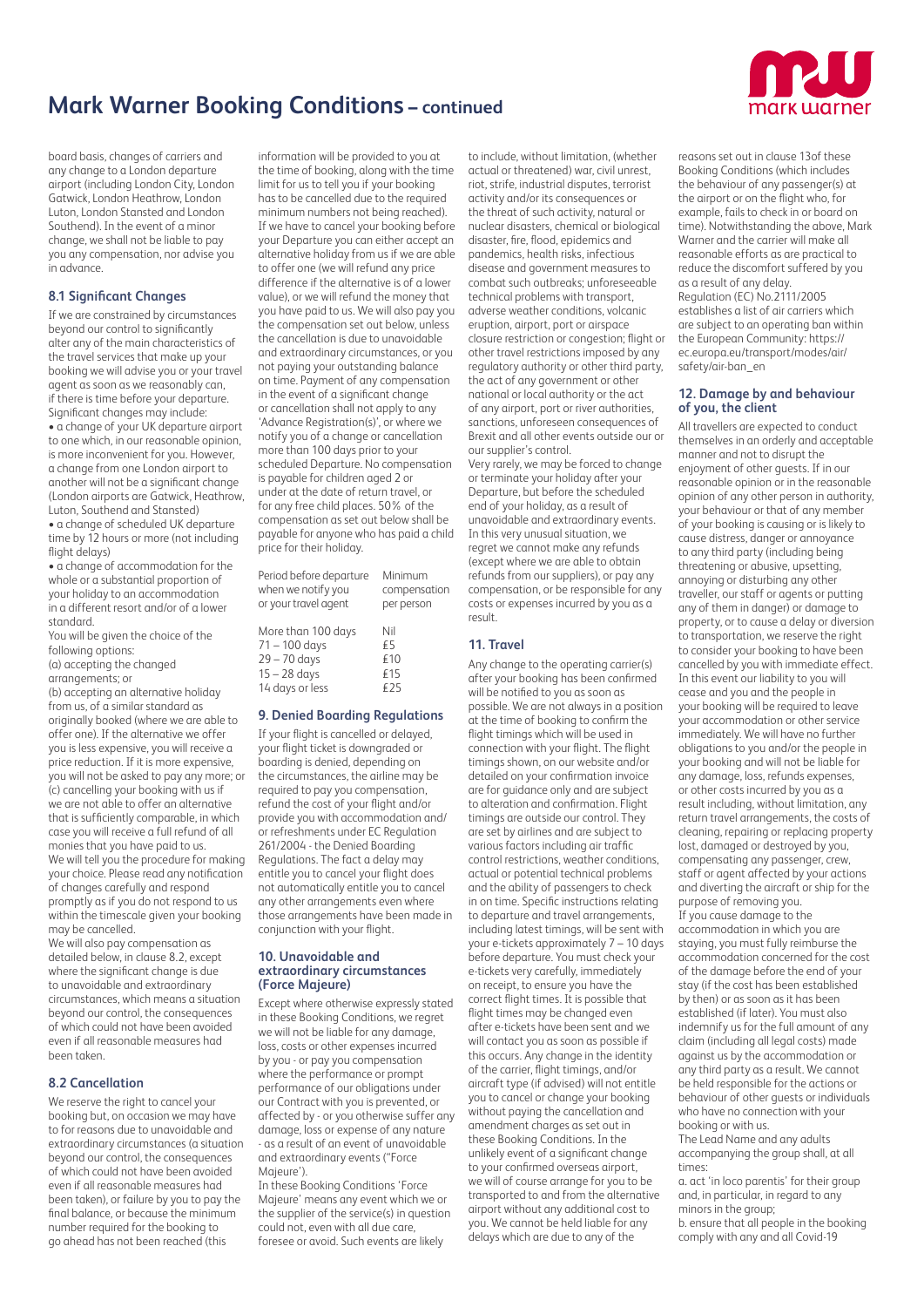

requirements during the trip;

c. ensure that the group are adequately supervised, where applicable; d. ensure that the group takes into account their personal safety whilst in destination so as not to put themselves or others at unnecessary risk including, without limitation, ensuring that the group members:

i. take care when out during the hours of darkness;

ii. do not go out alone;

iii. do not put themselves in risk situations;

iv. are not intoxicated or under the influence of any other illegal or dangerous substances and, in any event, shall not permit anyone under the age of 18 under the age of 18 to consume alcohol; and

v. are aware of their behaviour and actions in the context of their surroundings;

e. ensure that ensure that no members of the group smoke in any smoke-free places or behave in any other way which may cause a fire hazard;

f. ensure that the group wears lap belts provided for any journeys by coach; g. ensure that the group or any members of the group comply with all relevant laws.

Mark Warner and its employees shall be entitled to recover from you, at any time, the costs (reasonably estimated if not precisely known) of any damage or loss caused by you during your holiday. If the actual cost of any damage or loss is less than the amount paid by you at the time, where only an estimate of costs could be given, the difference will be refunded to you. Any extra must be paid by you if the actual cost turns out to be more than was paid at the time.

# **13. Liability of Mark Warner**

(1) Under the Package Travel and Linked Travel Arrangements Regulations 2018, we are responsible for the proper performance of the package. However, you must inform us without undue delay of any issues with any of the travel services included in your booking - please see clause 16 (Complaints) for how to make a complaint in destination. (2) We will not be responsible for any injury, illness, death, loss (for example loss of possessions or loss of enjoyment), damage, expense, cost or other sum or claim of any nature or description whatsoever which results from: (i) the act(s) and/or omission(s) of the person(s) affected or another/ any member(s) of their party; (ii) the act(s) and/or omission(s) of a third party not connected with the provision of the travel services in the booking that are unforeseeable or unavoidable; (iii) unavoidable or extraordinary circumstances which means a situation beyond our control, the consequences of which could not have been avoided even if all reasonable measures had been taken; (iv) any loss or damage you incur that relates to any business activity (including without limitation loss of earnings); (v) any loss or damage that relates to any services that you may

have entered into separate contracts for with other providers/suppliers and which do not form part of our Contract with you (including, without limitation, any additional services or facilities booked and arranged by you directly, including any activity, tour or excursion you purchase in destination from a third party) and/or any services provided near to where you are staying such as water sport providers, beach vendors, shops, massage and other spa therapies and sporting facilities; (vi) any damage, loss or expense or other sum(s) of any description which on the basis of the information given to us by you concerning your booking prior to it being confirmed, we could not have foreseen you would suffer or incur if we breached our Contract with you; and (vii) any damage, loss or expense or other sum(s) of any description pursuant to clause 13.(8) (Covid-19).

(3) Our Contract with you and the laws and applicable standards of the country in which your claim or complaint occurred - will be used as the basis for reviewing your compliant. If the particular services which gave rise to the claim or complaint were provided in compliance with the applicable local laws and standards, the services will be treated as having been properly provided. This will be the case even if the services did not comply with the laws and standards of the UK which would have applied had those services been provided in the UK.

(4) Our liability, except in cases involving death, or personal injury as a result of our negligence, or the negligence of our suppliers who provide some of the services that form part of your Contract with us, shall be limited to a maximum of three times the cost of your travel arrangements (excluding any amendment charges) paid by or on behalf of the person(s) affected in total unless a lower limitation applies to your claim under any conditions of carriage or International Conventions. Any claim for loss of and/or damage to any luggage or personal possessions (including money), on any basis, must be made to your travel insurers in the first instance. In the event that we are found liable for any uninsured loss of and/or damage to any luggage or personal possessions (including money) on any basis, the maximum amount we will have to pay you is £1000 per person. Any payment is subject to your producing appropriate proof of the contents and value of the luggage or personal possessions concerned and demonstrating that you have taken proper care of your property. (5) Mark Warner is to be regarded as having all benefit of any limitation of liability contained in these Booking Conditions, or any applicable International Convention(s), or any applicable conditions of carriage of the transport companies that provide the travel services that make up your booking (e.g. airlines, boats, ships, inland waterways, trains). Any such terms shall be incorporated into your Contract with us and will apply to you on that journey. You can ask us to provide you with a copy of any of the travel service conditions of

carriage or the international conventions applicable to your journey. Please note that strict time limits may apply for notifying of loss, damage or delay of luggage to airlines. When making any payment, we are entitled to deduct any money which you have received or are entitled to receive from the carrier and/ or transport provider for the complaint or claim in question.

(6) We cannot accept any liability for any damage, loss, expense or other sum(s) of any description which did not result from any breach of our Contract with you or other fault by ourselves or our employees or, where we are responsible for them, our suppliers.

(7) Where you claim against us in accordance with this clause, you or someone acting on your behalf, agree to assist us by, at the earliest opportunity and where applicable: i. providing us with details, in writing, of your injury or death and the circumstances which led to it; ii. providing us with a letter about your injury from your doctor; iii. fully co-operating with us if we, or our insurers. require further information. (8) Covid-19:

(i) We both acknowledge the ongoing COVID-19 global crisis and accept our obligations to comply with any official guidance from governments or local authorities, both in the UK and whilst on holiday.

(ii) We will have no liability for any refunds, compensation, costs, expenses or other losses of any kind incurred by you (including, where applicable, the cost of medical treatment), in the following circumstances: If you, or anyone in your booking party, test positive for Covid-19 and have to quarantine for a period of time, or are notified or otherwise become aware that you have, or suspect you may have, come into close contact with someone who has tested positive for Covid-19 (or where they otherwise suspect they may have Covid-19) and have to self-isolate for a period of time. If this happens within 14 days of your departure date, you must contact us as you may no longer be able to travel. We will offer you the following options where possible and subject to availability: (i) Postponing your holiday to a later date. We will notify you of any impact on the price the postponement may have (please note that you may have to pay full cancellation charges on some elements of your holiday, such as the flight, as well any increase in cost imposed by other suppliers); (ii) If not everyone on the booking is affected, you will have the right to transfer your place on the holiday to another person nominated by you, subject always to the requirements of clause 7; Cancelling your holiday, in which case we will impose our standard cancellation charges as at the date of cancellation by you. You may be able to claim these costs back from your travel insurance. If this happens whilst you are on your holiday, please notify us without delay and we will provide such reasonable assistance as we can in the circumstances. However, we will not be responsible for covering the cost of

any curtailment of your holiday, missed transport arrangements, additional accommodation required, or other associated costs incurred by you. You must ensure you have travel insurance which covers these costs for you. You fail any tests, checks or other measures imposed by a supplier, airline, port or airport, border control authority or other government body or local authority or fail to submit for testing or assessment when requested to do so, and as such you are denied entry to board the flight, entry to the destination, access to the services or you are otherwise unable to proceed with the holiday, or that portion of the holiday. You also acknowledge that the suppliers providing your holiday, including airlines, hotels and excursion providers, will need to comply with national and/or local guidance and requirements relating to Covid-19, and have implemented certain measures as a result. This will likely include specific requirements regarding personal protective equipment, such as use of face-masks by staff (and you may be required to wear a face-mask as well), social distancing, maximum number restrictions on the use of certain facilities, designated alternative entrance and exit routes, mandatory hand sanitisation, limited entertainment options and limited food/drink availability. We do not expect these measures to have a significant impact on your enjoyment of the holiday and all measures will be taken with the purpose of securing your safety and those around you.

# **14. Insurance**

It is a condition of your Contract with us that you have travel insurance which provides cover that is suitable and adequate for your specific requirements and that will be effective from the time that you make you booking. We will not be responsible for meeting any sums which would have been covered by such adequate travel insurance, had it been in place from the date of your booking. Please read your policy details carefully and take them on holiday with you. You must be satisfied that your insurance fully covers all your personal requirements including, without limitation, full Covid-19 cover, personal belongings, any pre-existing medical conditions, cancellation charges, medical expenses and repatriation costs in the event of accident or illness. Please note most travel insurance policies do not cover activities which the insurers consider to be hazardous or risk activities. If you intend to take part in any such activities, you must obtain appropriate specialist insurance cover. We do not check insurance policies.

#### **15. Website and brochure information and outside activities**

(a) The information contained on our website is correct to the best of our knowledge at the time of publication. Our website descriptions often refer to other activities and excursions which are available outside the hotel and are bookable directly with the operator/